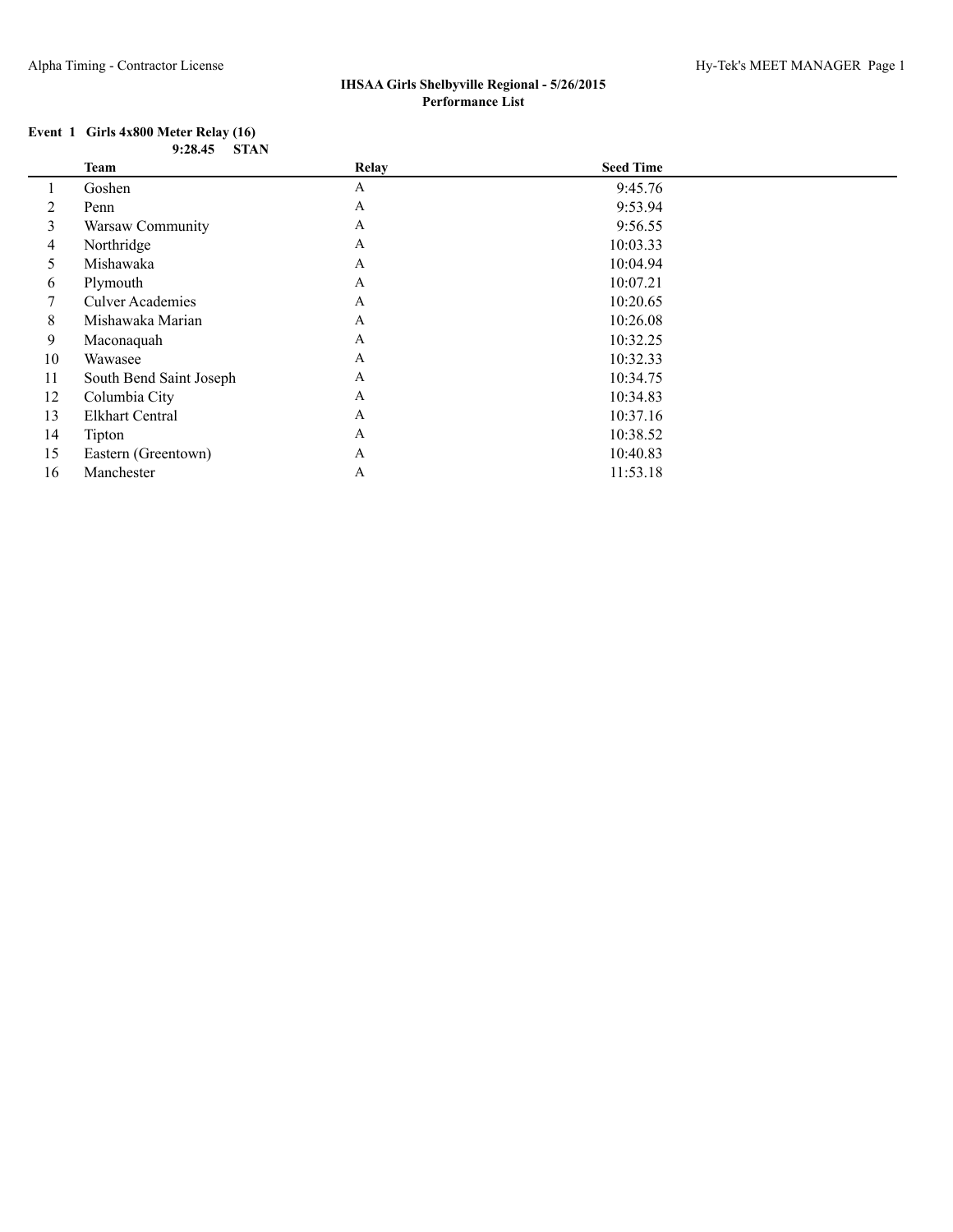### **Event 2 Girls 100 Meter Dash (16) Prelims 12.45 STAN**

|                | Name               |     | <b>Year School</b>       | <b>Seed Time</b> |
|----------------|--------------------|-----|--------------------------|------------------|
|                | Green, Ariel       | 11  | South Bend Clay          | 12.69            |
| $\overline{2}$ | Woods, Ahmanah     | 12  | South Bend Adams         | 12.70            |
| 3              | Miller, Riley      | 11  | Fairfield                | 12.80            |
| 4              | Harter, Mariah     | 12  | Warsaw Community         | 12.81            |
| 5              | Curtis, Abbi       | 09  | Warsaw Community         | 12.87            |
| 6              | Ravotto, Gabrielle | 12  | Mishawaka Marian         | 12.92            |
| 7              | Lottie, Jessiyah   | 10- | South Bend Adams         | 12.96            |
| 8              | Bostic, Alaiyah    |     | 10 South Bend Washington | 12.98            |
| 9              | Kiser, Madison     |     | 10 Pioneer               | 13.09            |
| 10             | Paul, Tameshia     | 11  | Penn                     | 13.12            |
| 11             | Hardy, Mickella    | 12. | <b>Culver Community</b>  | 13.18            |
| 12             | Reed, Kaitlyn      | 10  | Whitko                   | 13.19            |
| 13             | Schultheis, Tailor | 12  | Elkhart Memorial         | 13.20            |
| 14             | Munson, Tearsten   | 12  | Northwestern             | 13.22            |
| 15             | Daanen, Kaitlyn    | 12. | Northwestern             | 13.39            |
| 16             | Dolan, Ally        | 09  | Plymouth                 | 13.56            |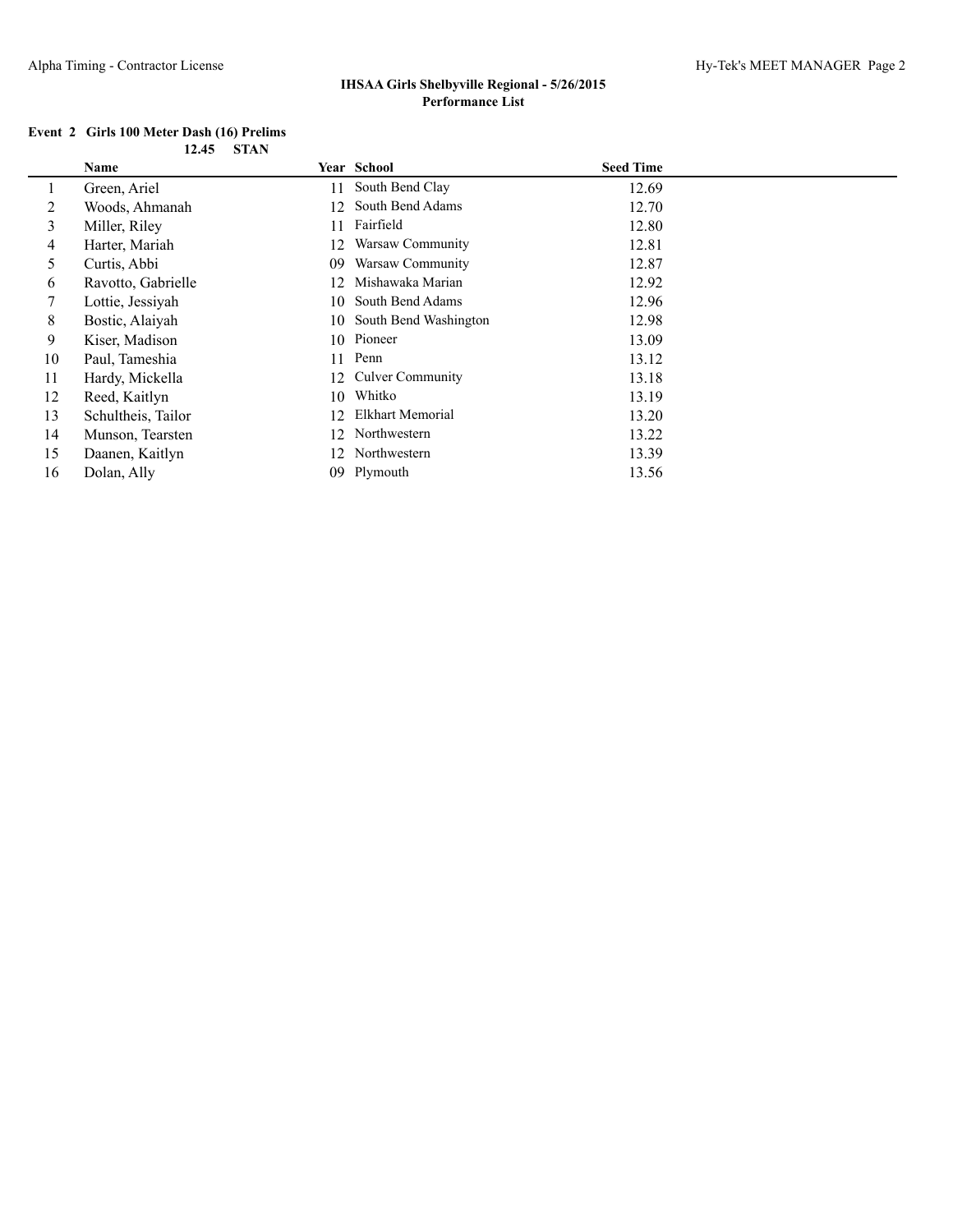|  | Event 3 Girls 100 Meter Hurdles (16) Prelims |            |  |
|--|----------------------------------------------|------------|--|
|  |                                              | 15.03 STAN |  |

|    | Name                  |     | Year School         | <b>Seed Time</b> |
|----|-----------------------|-----|---------------------|------------------|
|    | Fair, Tajaa           |     | 11 South Bend Adams | 15.69            |
| 2  | Huff, Brenna          |     | 12 Penn             | 15.91            |
| 3  | Gottfried, Abigail    |     | 12 Columbia City    | 15.93            |
| 4  | Miller, Jessica       | 11  | Fairfield           | 15.95            |
| 5  | O'Connell, Lexi       | 11  | Tippecanoe Valley   | 16.20            |
| 6  | Fuller, Sidney        |     | 12 Peru             | 16.39            |
| 7  | Williams, Aleiyah     |     | Elkhart Central     | 16.39            |
| 8  | Swartz, Shelby        | 12  | Wawasee             | 16.54            |
| 9  | Wiederrecht, Katheryn | 11  | South Bend Adams    | 16.59            |
| 10 | Harper, Alexys        | 12  | Mishawaka           | 16.65            |
| 11 | O'Neal, Katelyn       |     | 12 Plymouth         | 16.74            |
| 12 | Ewing, Arienna        | 10- | Eastern (Greentown) | 16.79            |
| 13 | Romano, Danielle      |     | 12 LaVille          | 16.96            |
| 14 | Langley, Brooke       | 12  | Cass                | 17.04            |
| 15 | Spiess, Mallory       | 11  | Mishawaka Marian    | 17.06            |
| 16 | Davis, Sammi          |     | 12 Plymouth         | 17.07            |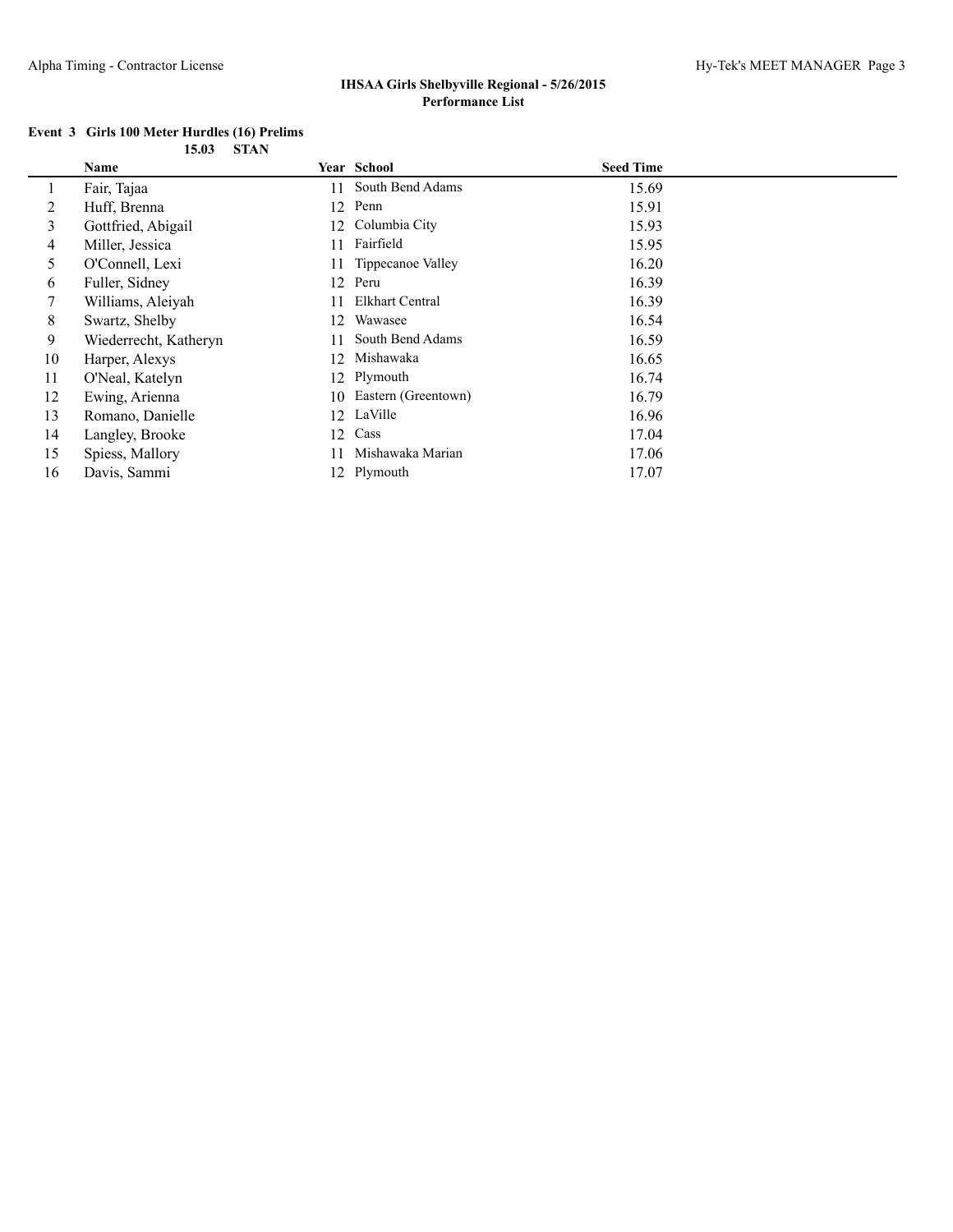#### **Event 4 Girls 200 Meter Dash (16) Prelims 25.49 STAN**

|    | Name                  |    | Year School                | <b>Seed Time</b> |
|----|-----------------------|----|----------------------------|------------------|
|    | Rich, Audrey          | 11 | Warsaw Community           | 25.94            |
| 2  | Moody, Ayanna         | 12 | Mishawaka                  | 26.08            |
| 3  | Ravotto, Gabrielle    | 12 | Mishawaka Marian           | 26.39            |
| 4  | Mittiga, Catherine    | 11 | South Bend Adams           | 26.41            |
| 5  | Lottie, Jessiyah      | 10 | South Bend Adams           | 26.45            |
| 6  | Bailey, Alayna        |    | 10 Elkhart Memorial        | 26.63            |
| 7  | Paul, Tameshia        | 11 | Penn                       | 26.96            |
| 8  | Alexander, Samantha   | 11 | Warsaw Community           | 27.00            |
| 9  | Munson, Tearsten      | 12 | Northwestern               | 27.13            |
| 10 | Aguayo, Katelyn       | 11 | <b>Bremen</b>              | 27.24            |
| 11 | Kambol, Sam           | 11 | South Bend Saint Joseph    | 27.30            |
| 12 | Hardy, Mickella       | 12 | <b>Culver Community</b>    | 27.62            |
| 13 | Smith, Kelsey         | 12 | Cass                       | 27.64            |
| 14 | Shrock, Brooklin      | 11 | Tipton                     | 27.67            |
| 15 | Lynch-matlack, Nyesha | 11 | <b>Culver Academies</b>    | 28.06            |
| 16 | Sailors, Madelyn      | 09 | <b>Rochester Community</b> | 28.62            |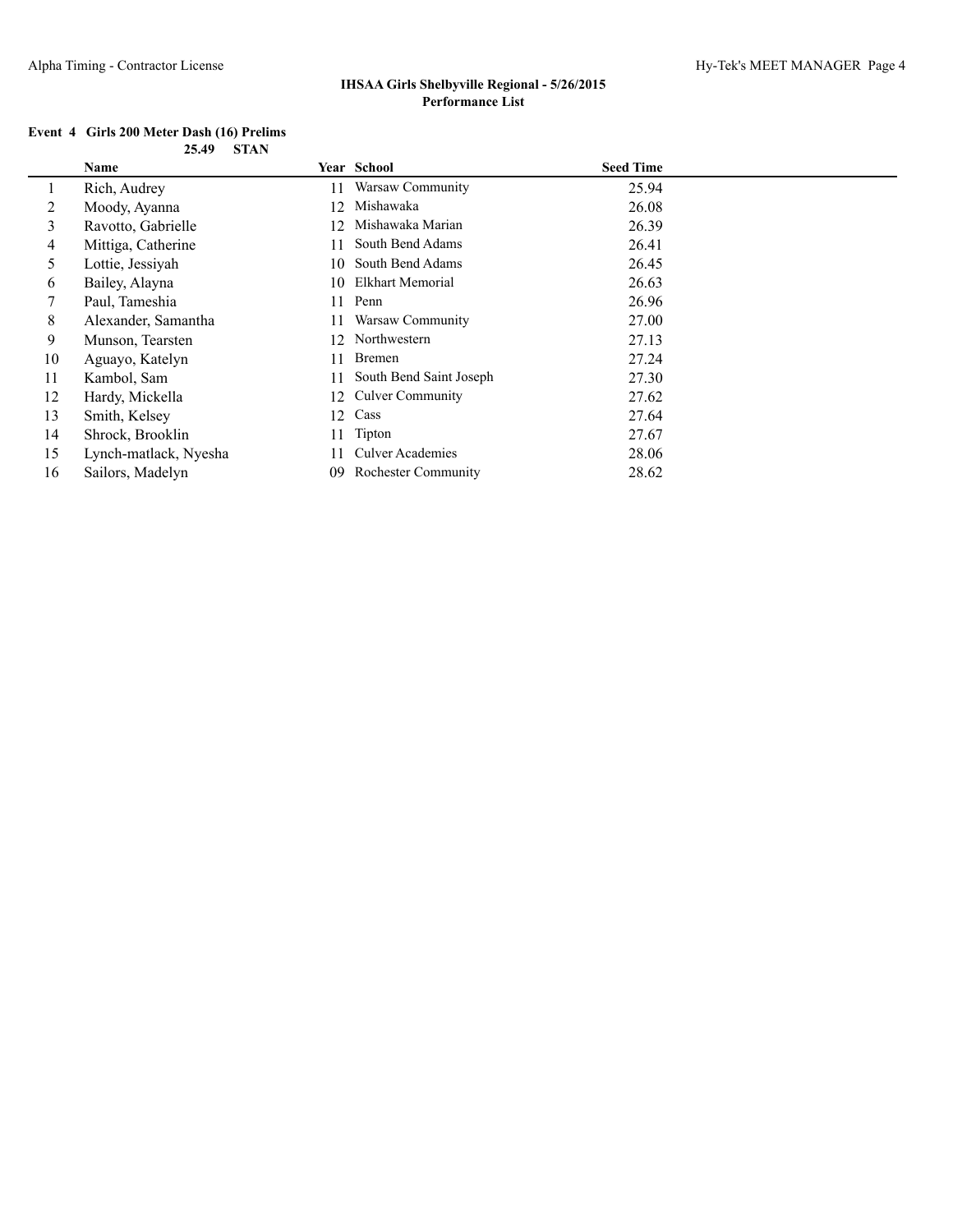#### **Event 5 Girls 1600 Meter Run (16) 5:01.55 STAN**

|    | Name              |    | Year School               | <b>Seed Time</b> |             |
|----|-------------------|----|---------------------------|------------------|-------------|
|    | Rohrer, Anna      | 12 | Mishawaka                 | 4:59.74          | <b>STAN</b> |
| 2  | Moore, Sierra     | 12 | Elkhart Memorial          | 5:03.69          |             |
| 3  | Jankowski, Emma   | 10 | Penn                      | 5:17.69          |             |
| 4  | Beckham, Mia      | 09 | Warsaw Community          | 5:19.48          |             |
| 5  | Lewis, Michaela   | 12 | South Bend Adams          | 5:19.86          |             |
| 6  | Casaletto, Kayla  | 12 | Elkhart Christian Academy | 5:21.02          |             |
| 7  | Nisen, Anna       | 11 | Concord                   | 5:23.06          |             |
| 8  | Pellietier, Kiera | 11 | Mishawaka                 | 5:27.52          |             |
| 9  | Hansen, Cami      | 11 | Taylor                    | 5:31.66          |             |
| 10 | Bedke, Rae        | 10 | Manchester                | 5:33.23          |             |
| 11 | Orr, Lauren       | 10 | Warsaw Community          | 5:37.94          |             |
| 12 | Zvers, Jesse      | 11 | Peru                      | 5:38.47          |             |
| 13 | Hamilton, Sarah   |    | 12 Penn                   | 5:38.47          |             |
| 14 | Dague, Adrianna   | 10 | Caston                    | 5:38.51          |             |
| 15 | Jones, Carly      | 11 | Eastern (Greentown)       | 5:40.30          |             |
| 16 | Ma, Stephanie     |    | <b>Culver Academies</b>   | 5:40.81          |             |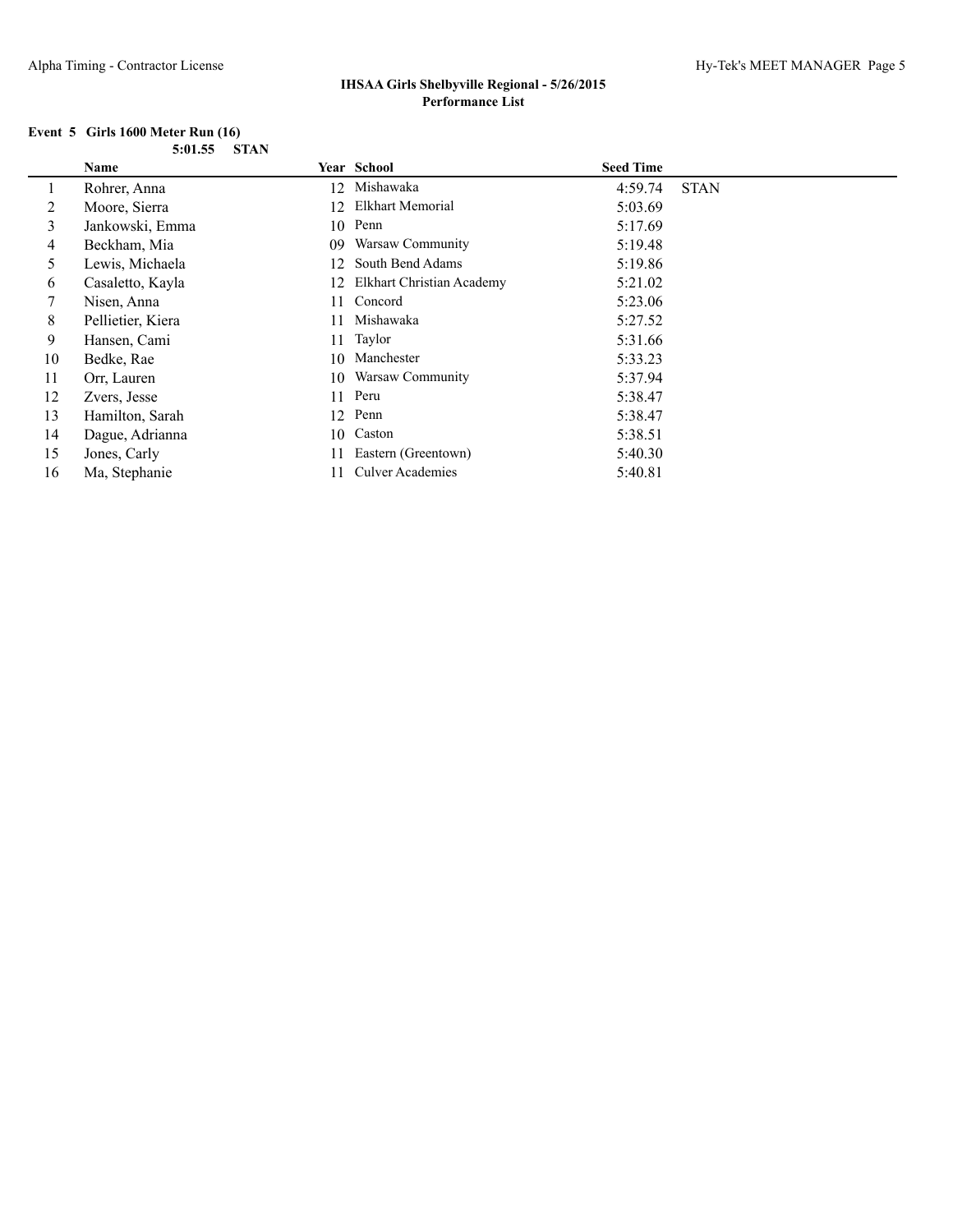#### **Event 6 Girls 4x100 Meter Relay (16) 48.85 STAN**

|    | <b>Team</b>             | Relay        | <b>Seed Time</b> |  |
|----|-------------------------|--------------|------------------|--|
|    | South Bend Adams        | A            | 49.13            |  |
| 2  | Warsaw Community        | A            | 49.64            |  |
| 3  | Fairfield               | A            | 50.34            |  |
| 4  | South Bend Saint Joseph | A            | 50.50            |  |
| 5  | South Bend Washington   | A            | 51.12            |  |
| 6  | South Bend Clay         | A            | 51.14            |  |
| 7  | <b>Elkhart Memorial</b> | $\mathbf{A}$ | 51.20            |  |
| 8  | Peru                    | A            | 51.51            |  |
| 9  | Maconaquah              | A            | 51.83            |  |
| 10 | Concord                 | A            | 52.00            |  |
| 11 | <b>Bremen</b>           | $\mathbf{A}$ | 52.02            |  |
| 12 | Pioneer                 | A            | 52.05            |  |
| 13 | Mishawaka               | A            | 52.17            |  |
| 14 | Whitko                  | A            | 52.39            |  |
| 15 | Tippecanoe Valley       | A            | 53.76            |  |
| 16 | <b>Culver Academies</b> | A            | 54.16            |  |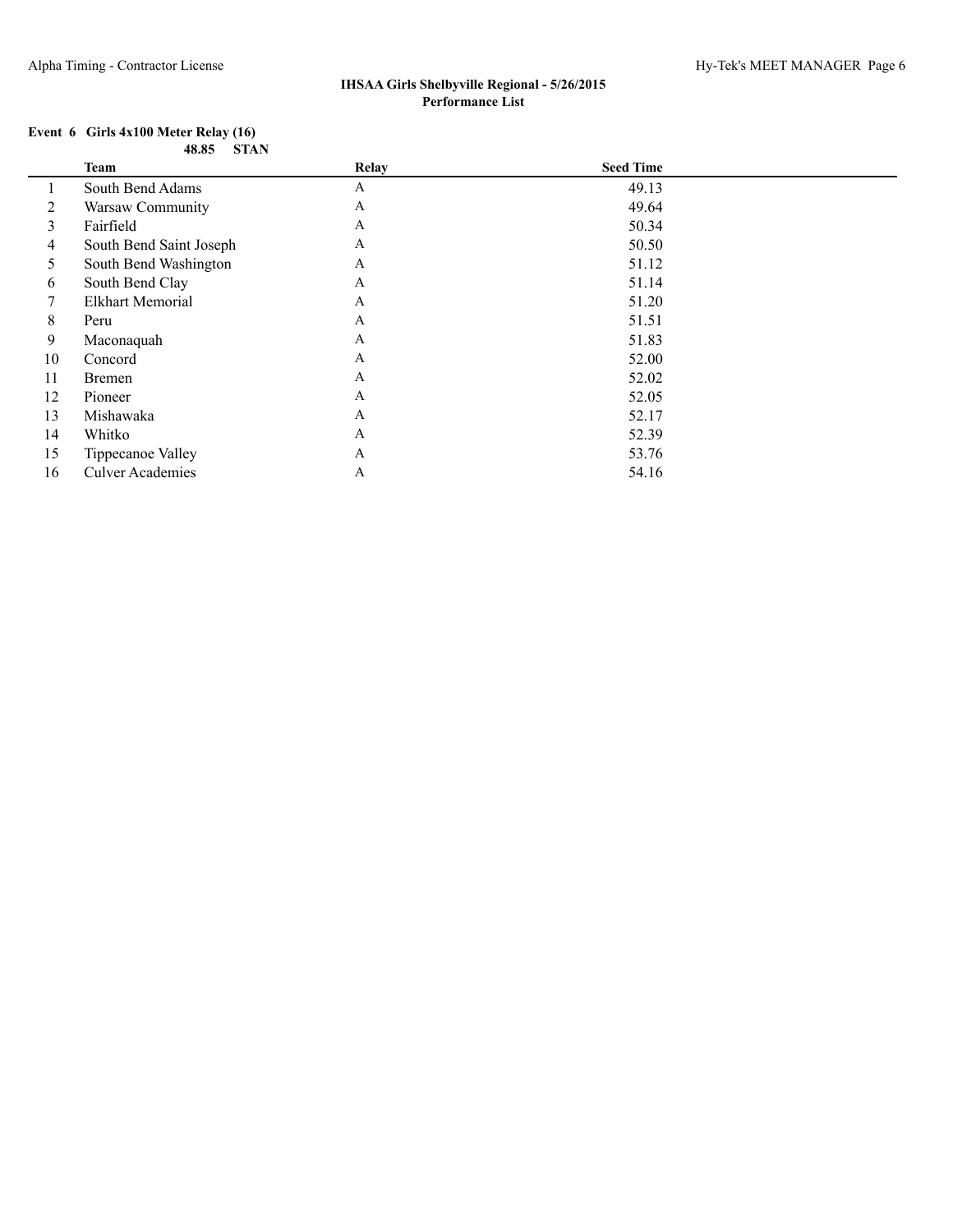#### **Event 7 Girls 400 Meter Dash (16) 58.39 STAN**

|    | Name                |    | Year School             | <b>Seed Time</b> |  |
|----|---------------------|----|-------------------------|------------------|--|
|    | Woods, Ahmanah      |    | 12 South Bend Adams     | 59.23            |  |
| 2  | Moody, Ayanna       | 12 | Mishawaka               | 59.28            |  |
| 3  | Young, Makaya       | 11 | Elkhart Central         | 1:00.97          |  |
| 4  | Read, Libby         | 12 | Plymouth                | 1:01.49          |  |
| 5  | Terhune, Mary       | 10 | <b>Culver Academies</b> | 1:01.52          |  |
| 6  | Mwenifumbo, Joselyn | 09 | South Bend Adams        | 1:01.90          |  |
| 7  | Rhodes, Brooke      | 11 | Warsaw Community        | 1:02.22          |  |
| 8  | Crawford, Rachel    |    | 10 Plymouth             | 1:02.45          |  |
| 9  | Ewing, Avery        | 12 | Eastern (Greentown)     | 1:02.47          |  |
| 10 | Daggy, Emma         | 10 | Penn                    | 1:03.08          |  |
| 11 | Kurtz, Hannah       | 09 | Goshen                  | 1:03.14          |  |
| 12 | Durbin, Hannah      | 10 | Northridge              | 1:03.17          |  |
| 13 | Thornton, Maria     | 09 | Bremen                  | 1:03.98          |  |
| 14 | Bontrager, Felicity |    | Fairfield               | 1:04.31          |  |
| 15 | Knepley, Erin       | 11 | Western                 | 1:04.50          |  |
| 16 | Johnson, Haley      | 12 | Cass                    | 1:04.90          |  |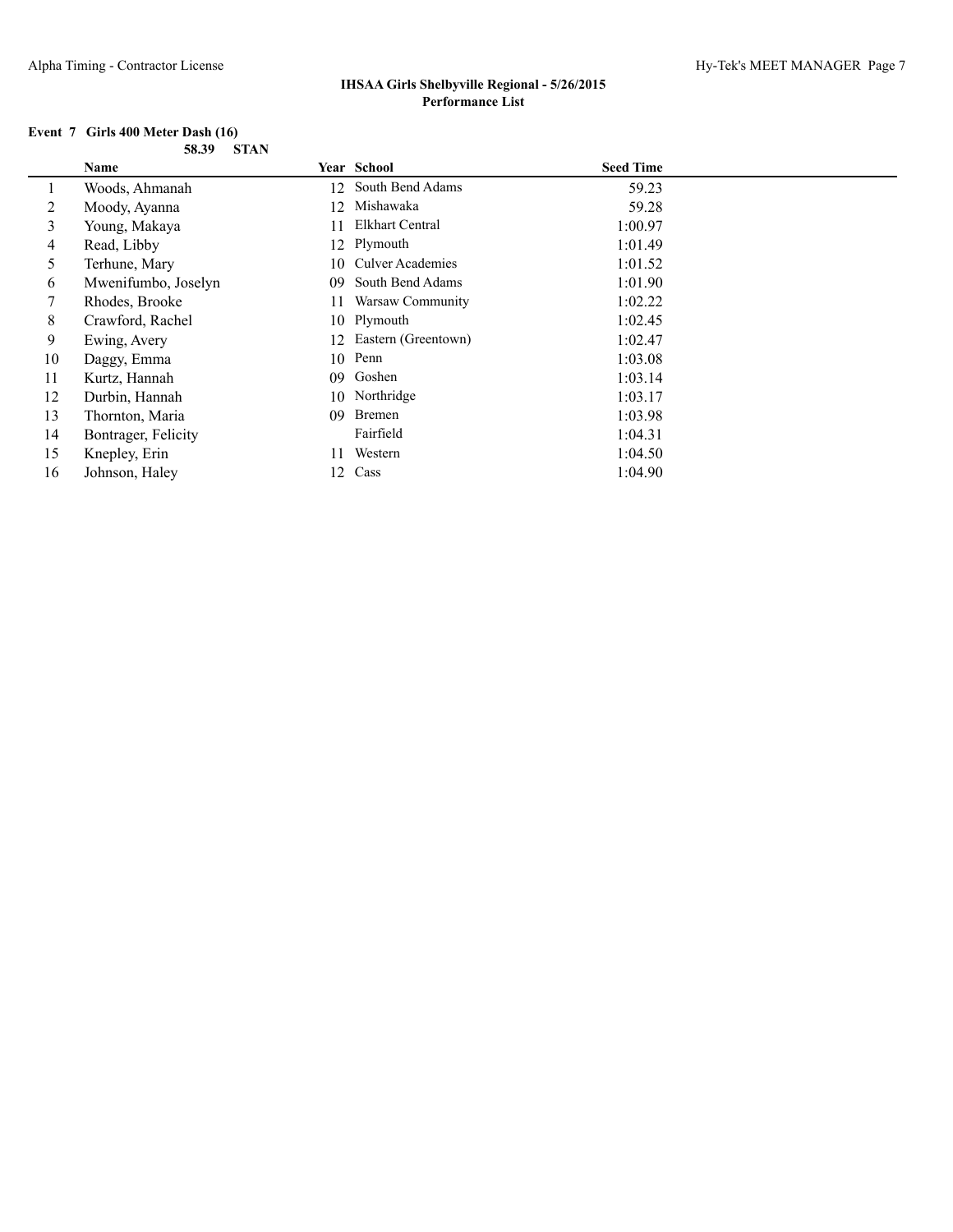#### **Event 8 Girls 300 Meter Hurdles (16) 45.10 STAN**

|    | <b>Name</b>           |    | Year School             | <b>Seed Time</b> |
|----|-----------------------|----|-------------------------|------------------|
|    | Eckert, Nicole        | 12 | Warsaw Community        | 45.87            |
| 2  | Wiederrecht, Katheryn | 11 | South Bend Adams        | 46.48            |
| 3  | Fair, Tajaa           | 11 | South Bend Adams        | 47.27            |
| 4  | Fuller, Sidney        |    | 12 Peru                 | 48.27            |
| 5  | Darr, Megan           | 10 | Penn                    | 48.29            |
| 6  | Staples, Hannah       | 12 | Mishawaka               | 48.39            |
| 7  | Lefebvre, Carlee      | 10 | North Miami             | 48.47            |
| 8  | Bailey, Alayna        | 10 | Elkhart Memorial        | 49.24            |
| 9  | Meister, Jaela        | 11 | Triton                  | 49.27            |
| 10 | Lamle, Hannah-Marie   | 09 | Wawasee                 | 49.29            |
| 11 | Song, Athena          | 09 | <b>Culver Academies</b> | 49.30            |
| 12 | Kissinger, Jillian    | 09 | Goshen                  | 49.31            |
| 13 | Lemon, Rebecca        | 11 | Warsaw Community        | 49.43            |
| 14 | Langley, Brooke       | 12 | Cass                    | 49.54            |
| 15 | Warner, Elaine        | 12 | Whitko                  | 49.60            |
| 16 | Coram, Taylor         |    | Kokomo                  | 50.19            |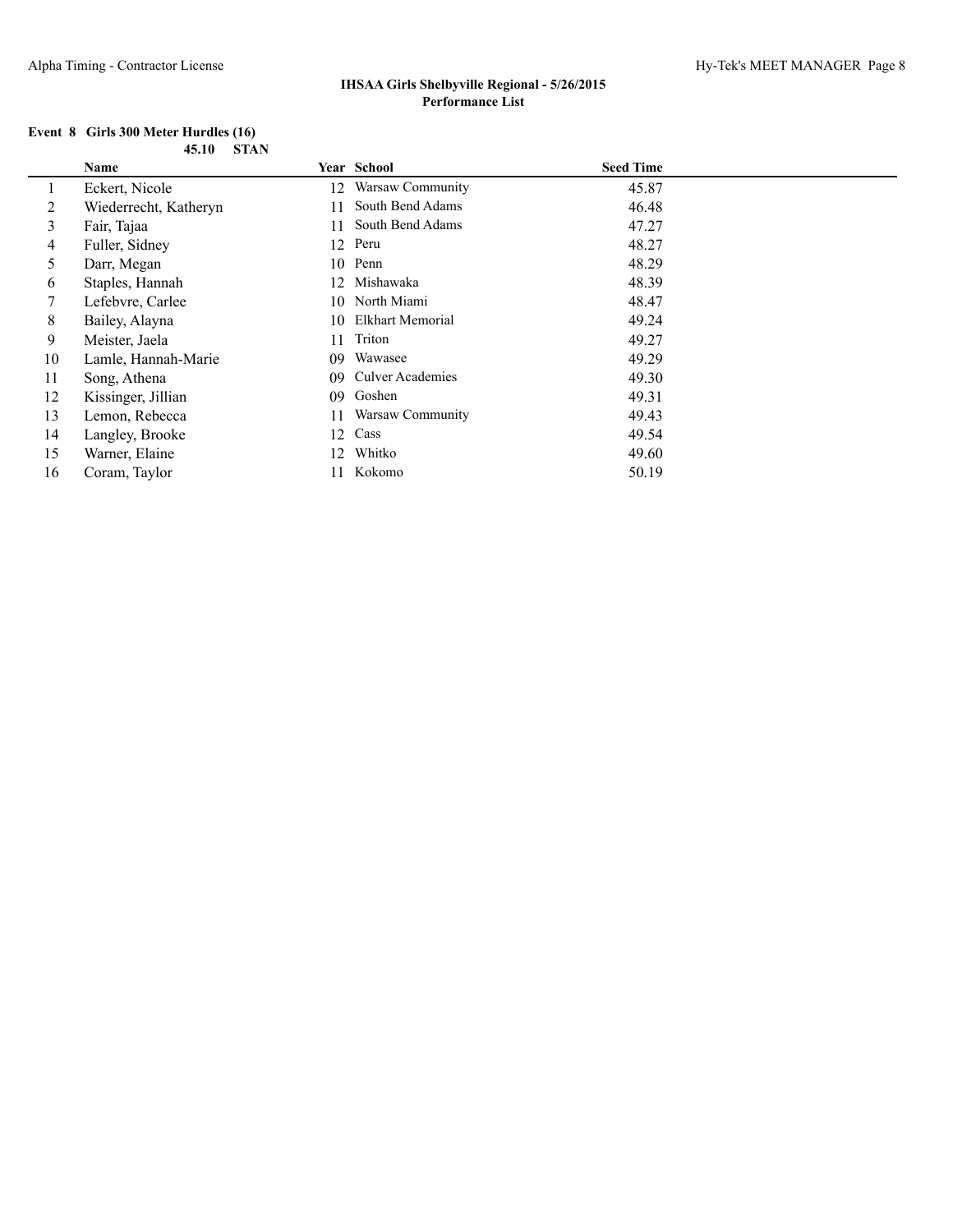#### **Event 9 Girls 800 Meter Run (16) 2:16.53 STAN**

|    | Name               |     | <b>Year School</b>      | <b>Seed Time</b> |
|----|--------------------|-----|-------------------------|------------------|
|    | Macleod, Ashleigh  |     | 10 Penn                 | 2:17.71          |
| 2  | Kiser, Madison     |     | 10 Pioneer              | 2:18.50          |
| 3  | O'Neal, Kacie      | 12  | South Bend Riley        | 2:19.58          |
| 4  | Sprinkles, Jessica | 11  | Tipton                  | 2:19.60          |
| 5  | Moore, Sierra      | 12  | Elkhart Memorial        | 2:21.60          |
| 6  | Spring, Danielle   |     | Penn                    | 2:22.82          |
| 7  | Rohrer, Anna       | 12  | Mishawaka               | 2:23.18          |
| 8  | Duvall, Jessica    | 11  | Mishawaka               | 2:23.20          |
| 9  | Wright, Allie      |     | 12 Plymouth             | 2:23.30          |
| 10 | Craig, Anna        | 10. | Warsaw Community        | 2:24.09          |
| 11 | Stutzman, Erika    | 09  | NorthWood               | 2:24.24          |
| 12 | Rangel, Nora       | 11  | Goshen                  | 2:26.03          |
| 13 | Dawson, Hannah     | 11  | Warsaw Community        | 2:29.59          |
| 14 | Ewing, Avery       | 12  | Eastern (Greentown)     | 2:30.50          |
| 15 | Schutjer, Elyse    | 09  | <b>Culver Academies</b> | 2:34.41          |
| 16 | McIntire, Baylee   | 09  | Triton                  | 2:36.44          |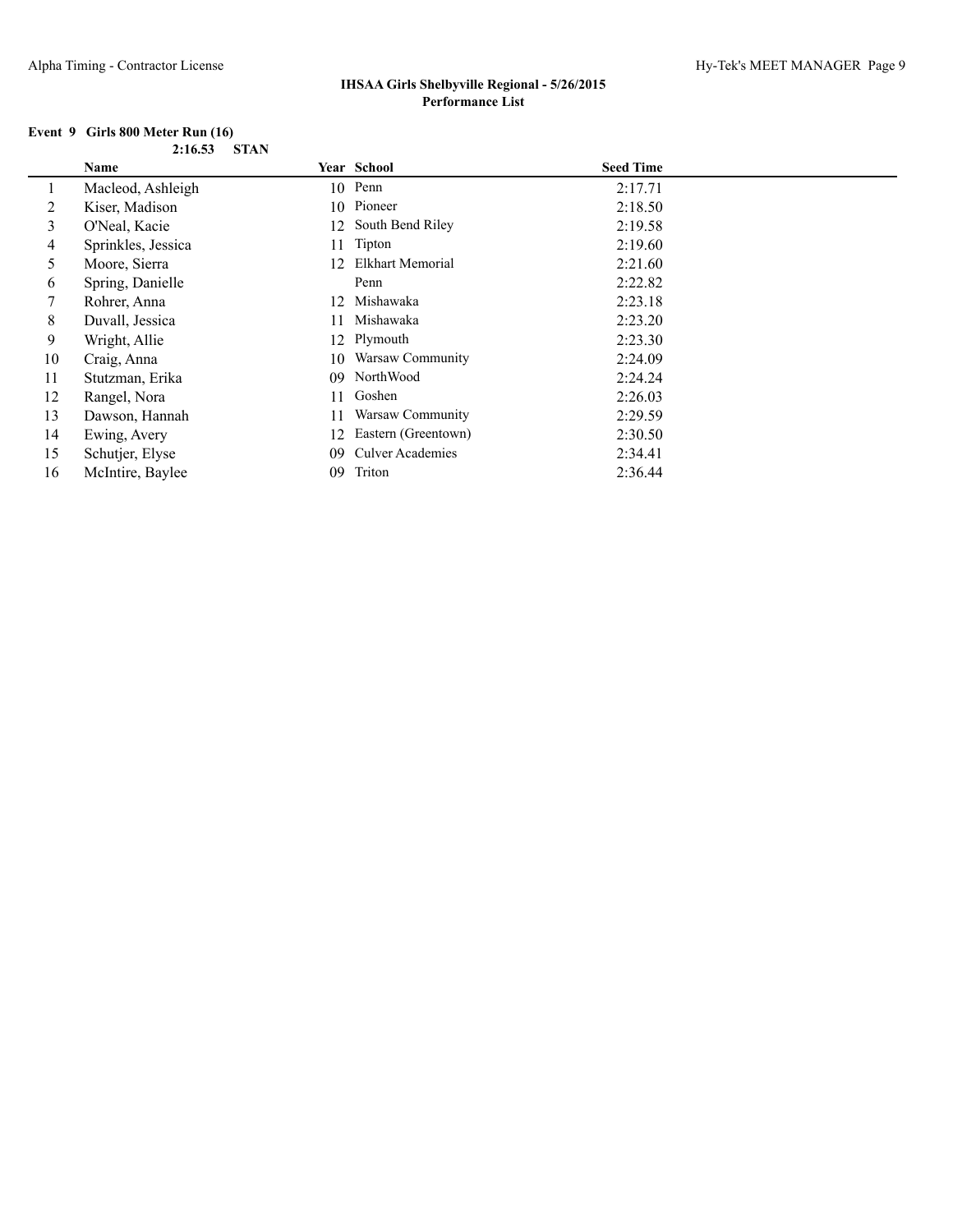#### **Event 10 Girls 3200 Meter Run (16) 10:54.21 STAN**

|    | Name              |    | Year School                | <b>Seed Time</b> |  |
|----|-------------------|----|----------------------------|------------------|--|
|    | Rohrer, Anna      | 12 | Mishawaka                  | 10:54.22         |  |
| 2  | Miller, Allison   | 10 | Warsaw Community           | 11:26.62         |  |
| 3  | Lewis, Michaela   | 12 | South Bend Adams           | 11:34.01         |  |
| 4  | Moore, Sierra     | 12 | Elkhart Memorial           | 11:42.89         |  |
| 5  | Pellietier, Kiera | 11 | Mishawaka                  | 11:43.11         |  |
| 6  | Blyly, Morgan     | 11 | Northridge                 | 11:44.71         |  |
|    | Yeakey, Hannah    |    | 10 Bethany Christian       | 11:46.60         |  |
| 8  | Kurian, Sybil     |    | Penn                       | 11:51.83         |  |
| 9  | Burch, Sarah      |    | 12 Rochester Community     | 11:51.90         |  |
| 10 | Frank, Lauren     |    | Penn                       | 11:53.77         |  |
| 11 | Tyler, Kelsey     | 09 | <b>Rochester Community</b> | 11:57.37         |  |
| 12 | Beckham, Mia      | 09 | Warsaw Community           | 12:01.44         |  |
| 13 | Zvers, Jesse      | 11 | Peru                       | 12:05.00         |  |
| 14 | Dague, Adrianna   | 10 | Caston                     | 12:08.12         |  |
| 15 | Jones, Carly      | 11 | Eastern (Greentown)        | 12:09.40         |  |
| 16 | Hansen, Cami      | 11 | Taylor                     | 12:12.60         |  |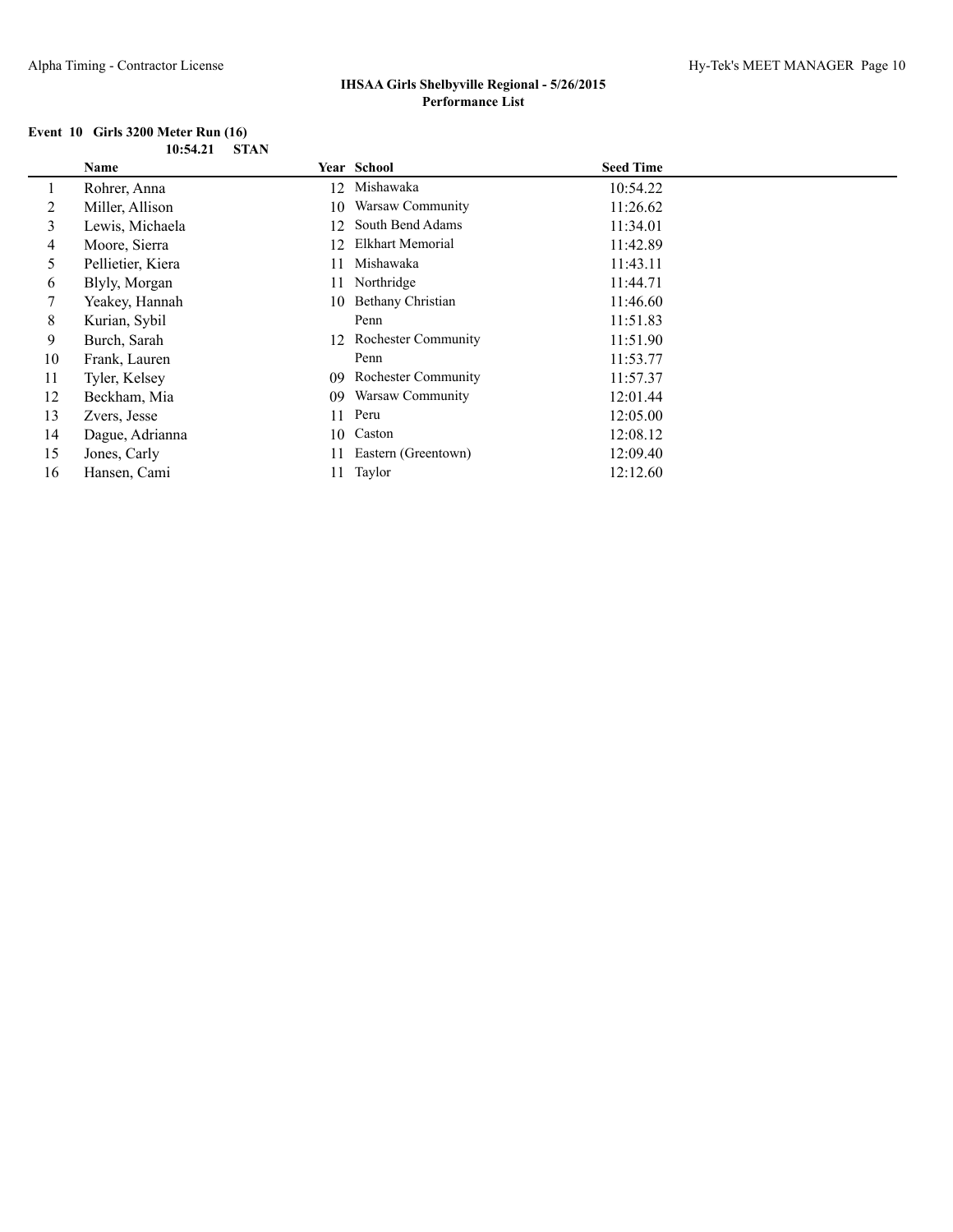#### **Event 11 Girls 4x400 Meter Relay (16) 3:59.04 STAN**

|    | <b>Team</b>             | <b>Relay</b> | <b>Seed Time</b> |  |
|----|-------------------------|--------------|------------------|--|
|    | Penn                    | A            | 4:03.02          |  |
| 2  | South Bend Adams        | A            | 4:05.49          |  |
| 3  | Warsaw Community        | A            | 4:09.63          |  |
| 4  | Columbia City           | A            | 4:12.77          |  |
| 5  | Mishawaka               | A            | 4:14.13          |  |
| 6  | Plymouth                | A            | 4:14.78          |  |
| 7  | <b>Elkhart Central</b>  | A            | 4:15.11          |  |
| 8  | Concord                 | $\mathbf{A}$ | 4:15.71          |  |
| 9  | Mishawaka Marian        | A            | 4:18.08          |  |
| 10 | Goshen                  | A            | 4:18.09          |  |
| 11 | <b>Bremen</b>           | A            | 4:18.94          |  |
| 12 | Pioneer                 | A            | 4:19.70          |  |
| 13 | Cass                    | A            | 4:21.00          |  |
| 14 | Western                 | $\mathbf{A}$ | 4:23.30          |  |
| 15 | <b>Culver Academies</b> | A            | 4:30.29          |  |
| 16 | Manchester              | A            | 4:38.06          |  |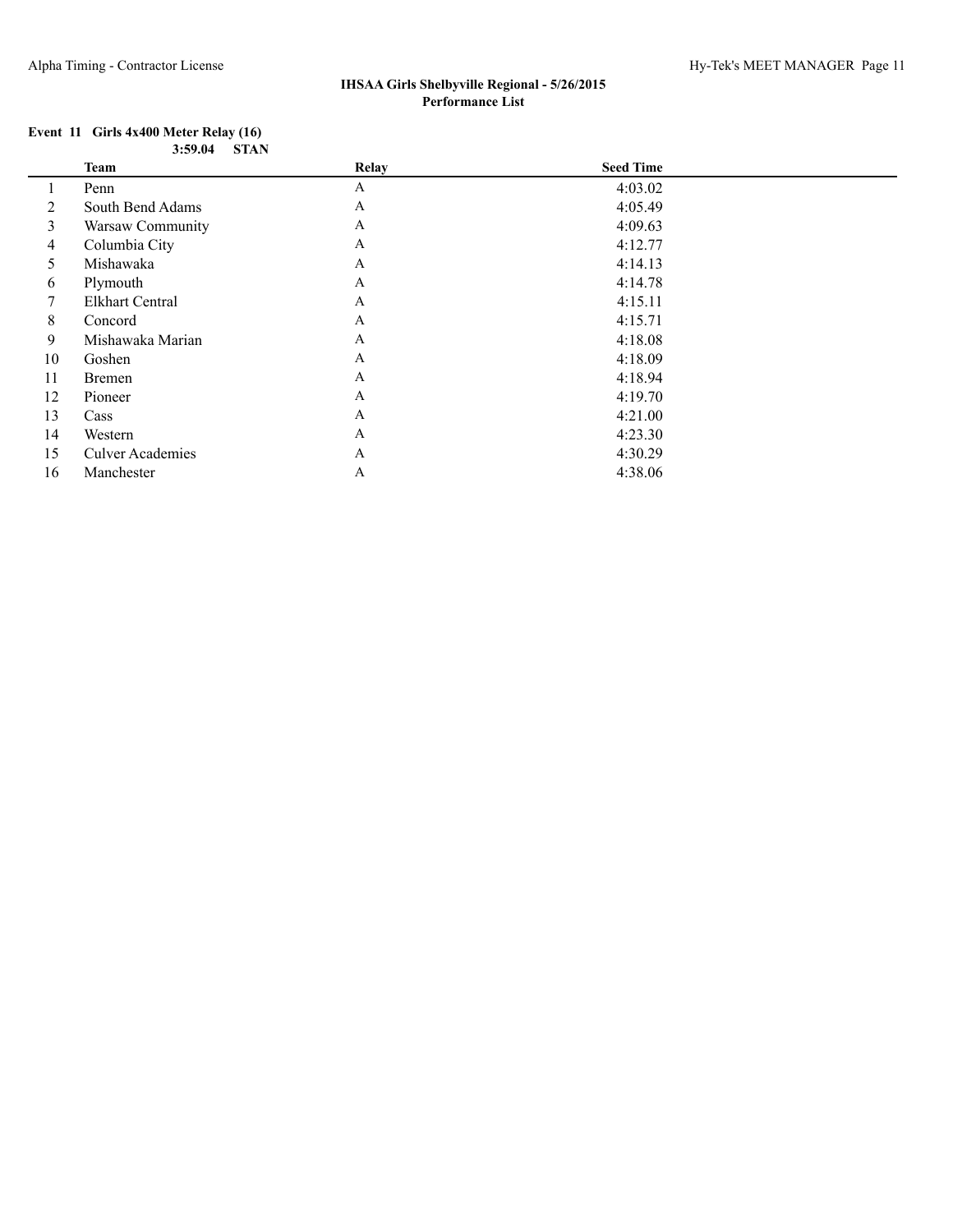#### **Event 12 Girls High Jump (23) 5-04.00 STAN**

|    | Name                |    | Year School      | <b>Seed Mark</b> |             |
|----|---------------------|----|------------------|------------------|-------------|
| 1  | Dierks, Lindsey     | 12 | Manchester       | $5-05.00$        | <b>STAN</b> |
| 2  | Fosler, Kaydon      | 12 | Plymouth         | $5-04.00$        | <b>STAN</b> |
| 3  | Reed, Kaitlyn       | 10 | Whitko           | $5-04.00$        | <b>STAN</b> |
| 4  | Day, Alexie         | 09 | Warsaw Community | $5-02.00$        |             |
| 5  | Brown, Jazzmine     | 12 | Warsaw Community | $5 - 02.00$      |             |
| 6  | Tuttle, Jessica     | 10 | LaVille          | $5-02.00$        |             |
| 7  | Ballard, Hannah     | 12 | Northwestern     | $5-02.00$        |             |
| 8  | Hendershot, Madelyn | 11 | Penn             | $5-02.00$        |             |
| 9  | Duryea, Nicole      | 12 | Jimtown          | 5-01.00          |             |
| 10 | Buchanan, Casey     | 11 | Concord          | $5 - 00.00$      |             |
| 11 | Corbett, Maria      | 12 | Goshen           | $5 - 00.00$      |             |
| 12 | Knowlton, Mayah     | 10 | South Bend Adams | $5 - 00.00$      |             |
| 13 | Burdge, Sydney      | 12 | Columbia City    | $5 - 00.00$      |             |
| 14 | Miller, Deju        | 11 | Kokomo           | $5 - 00.00$      |             |
| 15 | White, Faith        | 09 | North Miami      | $4 - 10.00$      |             |
| 16 | Boocher, Harley     | 09 | <b>Bremen</b>    | $4 - 10.00$      |             |
| 17 | Quissell, Kenzie    | 09 | Plymouth         | $4 - 10.00$      |             |
| 18 | Neuendorf, Malorie  | 10 | Logansport       | $4 - 10.00$      |             |
| 19 | Schultheis, Tailor  | 12 | Elkhart Memorial | $4 - 10.00$      |             |
| 20 | Hurtekant, Raelle   | 11 | Jimtown          | $4 - 10.00$      |             |
| 21 | Qureshi, Samina     | 12 | Columbia City    | $4 - 10.00$      |             |
| 22 | Laidig, Kendra      |    | Penn             | $4 - 10.00$      |             |
| 23 | Salazar, Asia       | 09 | Mishawaka        | $4 - 10.00$      |             |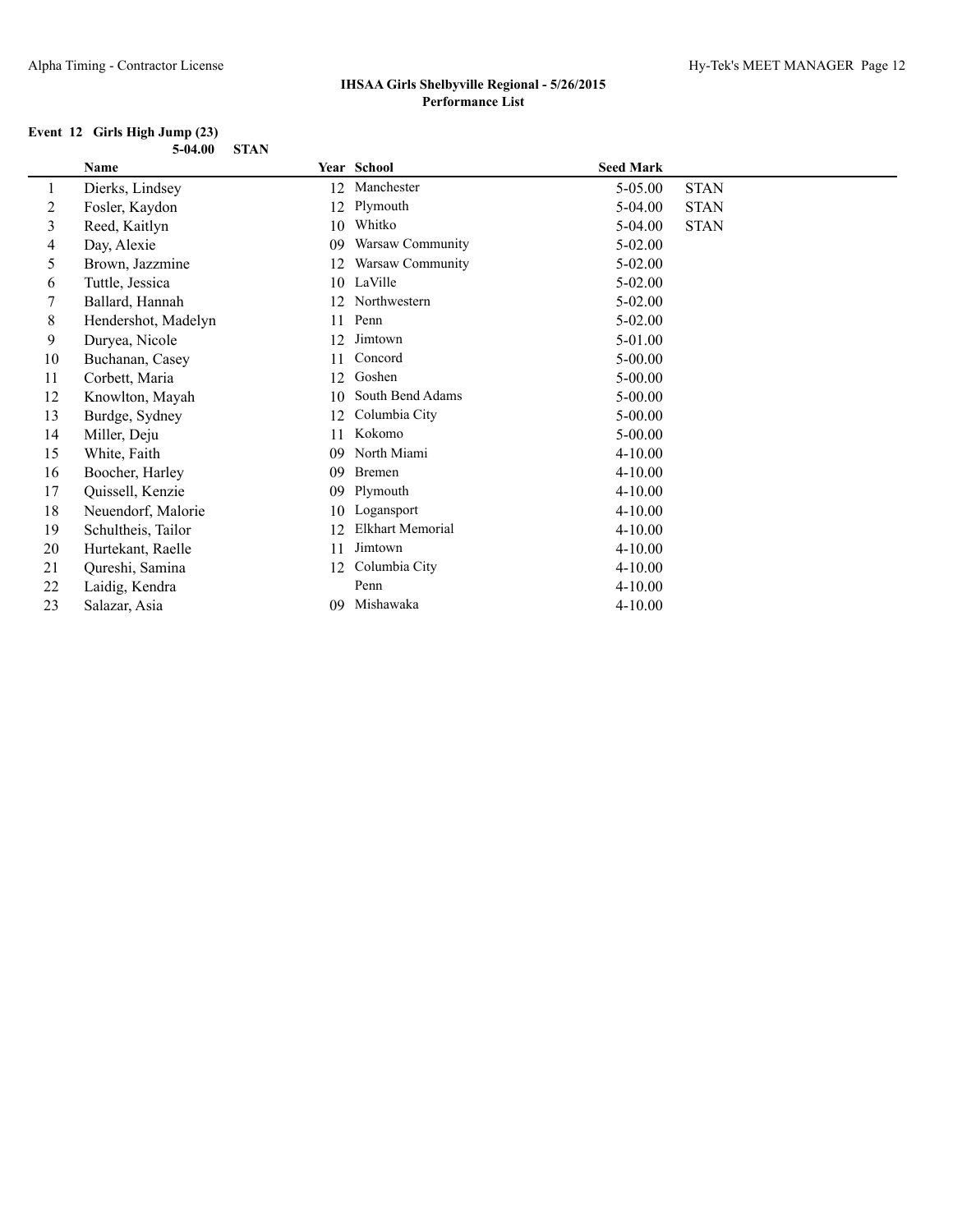#### **Event 13 Girls Discus Throw (16) 131-04 STAN**

|    | Name              |     | <b>Year School</b>         | <b>Seed Mark</b> |  |
|----|-------------------|-----|----------------------------|------------------|--|
|    | Cornelius, Deanna | 12  | Elkhart Memorial           | 123-00           |  |
| 2  | Leas, Savannah    | 10. | Madison-Grant              | 118-07           |  |
| 3  | Zehner, Donna     | 12  | <b>Culver Community</b>    | 111-02           |  |
| 4  | Treadway, Brooke  | 11  | Northwestern               | 111-00           |  |
| 5  | Hagar, Andrea     | 11  | Fairfield                  | $105 - 10$       |  |
| 6  | Parker, Rachel    | 12  | South Bend Adams           | $104 - 10$       |  |
| 7  | Fowler, Mykayla   | 12. | Kokomo                     | 104-04           |  |
| 8  | Warner, Carlise   | 11  | Tipton                     | 104-03           |  |
| 9  | Winters, Hannah   | 12  | Wawasee                    | $103 - 03$       |  |
| 10 | Keith, Jennifer   | 12  | Eastern (Greentown)        | 101-09           |  |
| 11 | Reed, Danielle    | 12  | Eastern (Greentown)        | 101-08           |  |
| 12 | Sewell, Bailey    | 10. | Manchester                 | 101-06           |  |
| 13 | Eggleston, Morgan | 12  | Glenn                      | 101-04           |  |
| 14 | Walker, Queen     |     | Mishawaka                  | 101-04           |  |
| 15 | Isbell, Madison   | 12  | Manchester                 | 99-08.50         |  |
| 16 | Shafer, Rhiley    | 10. | <b>Rochester Community</b> | 98-04            |  |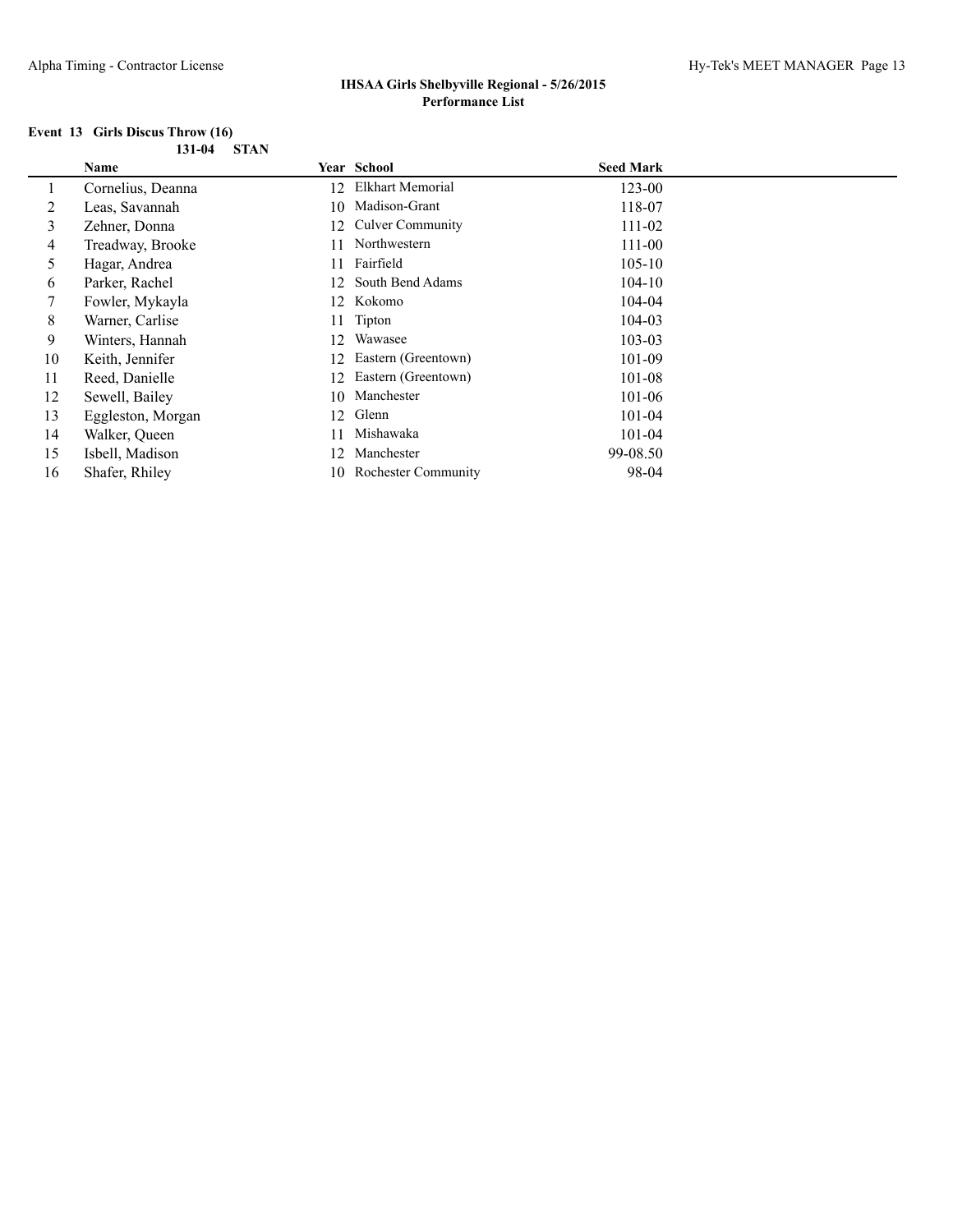#### **Event 14 Girls Shot Put (16) 40-10.00 STAN**

|    | <b>Name</b>          |    | <b>Year School</b>      | <b>Seed Mark</b> |             |
|----|----------------------|----|-------------------------|------------------|-------------|
|    | Cornelius, Deanna    | 12 | Elkhart Memorial        | 41-04.75         | <b>STAN</b> |
| 2  | Hardy, Mickella      | 12 | <b>Culver Community</b> | 38-08.00         |             |
| 3  | Kennedy, Katlyn      | 11 | Wawasee                 | 38-07.00         |             |
| 4  | Malone, Kayona       |    | Elkhart Memorial        | 37-08.25         |             |
| 5  | Walker, Queen        |    | Mishawaka               | 37-01.25         |             |
| 6  | Leas, Savannah       | 10 | Madison-Grant           | 36-01.00         |             |
|    | Reed, Danielle       | 12 | Eastern (Greentown)     | 36-00.50         |             |
| 8  | Richhart, Alissa     | 11 | Penn                    | 35-05.75         |             |
| 9  | Rodriguez, Kassandra | 10 | Goshen                  | 35-02.75         |             |
| 10 | Ruiz, Makayla        | 10 | Tippecanoe Valley       | 34-10.00         |             |
| 11 | Isbell, Madison      | 12 | Manchester              | 34-08.00         |             |
| 12 | Decker, Emily        | 10 | Elkhart Central         | 34-05.25         |             |
| 13 | Schultheis, Cameron  | 10 | Mishawaka               | 34-01.00         |             |
| 14 | Treadway, Brooke     |    | Northwestern            | 33-09.25         |             |
| 15 | Byers, Daisy         | 12 | Eastern (Greentown)     | 33-04.75         |             |
| 16 | Eggleston, Morgan    | 12 | Glenn                   | 33-04.00         |             |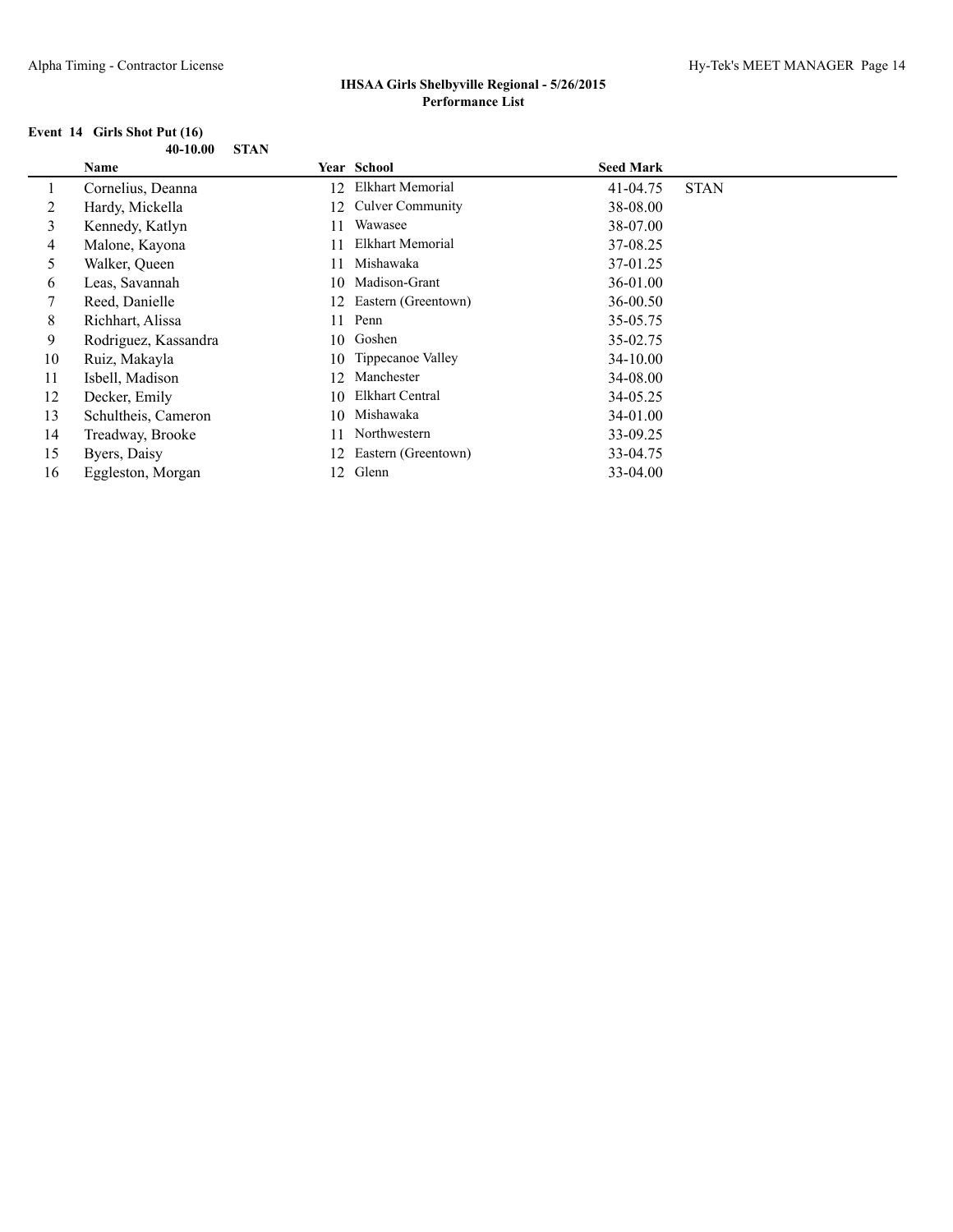#### **Event 15 Girls Long Jump (16) 17-09.25 STAN**

|    | Name                |    | Year School                | <b>Seed Mark</b> |
|----|---------------------|----|----------------------------|------------------|
|    | Warner, Elaine      | 12 | Whitko                     | 17-04.75         |
| 2  | Alexander, Samantha | 11 | Warsaw Community           | 17-02.75         |
| 3  | Morris, Maci        | 09 | Pioneer                    | $17-02.00$       |
| 4  | Woods, Mikaylah     | 11 | Penn                       | $16 - 11.00$     |
| 5  | Plothow, Raygan     | 09 | Maconaquah                 | 16-10.75         |
| 6  | Moody, Ayanna       | 12 | Mishawaka                  | 16-08.00         |
| 7  | Murphy, Josie       |    | 12 Peru                    | 16-07.50         |
| 8  | White, Faith        | 09 | North Miami                | 16-07.25         |
| 9  | Lefebvre, Carlee    |    | 10 North Miami             | $16-07.00$       |
| 10 | Mittiga, Catherine  | 11 | South Bend Adams           | 16-05.50         |
| 11 | James, Shawntel     |    | Jimtown                    | $16 - 03.00$     |
| 12 | Aguayo, Katelyn     | 11 | Bremen                     | 16-02.25         |
| 13 | Dahlquist, Emma     | 09 | <b>Rochester Community</b> | 16-01.00         |
| 14 | Coram, Taylor       | 11 | Kokomo                     | 15-09.50         |
| 15 | Evans, Megan        | 10 | Caston                     | 15-09.25         |
| 16 | Davis, Shunterra    | 09 | Warsaw Community           | 15-09.25         |